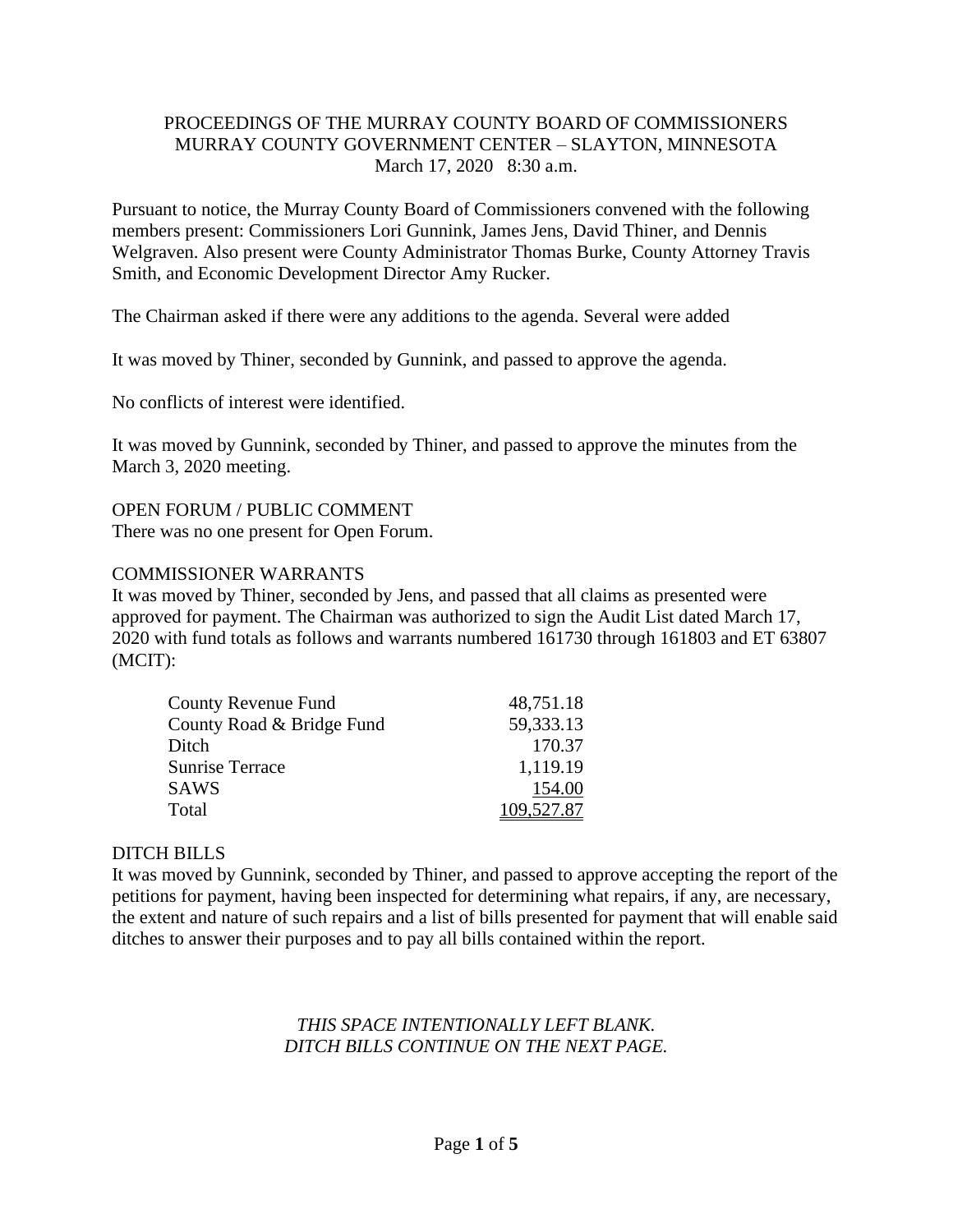| Vendor                          | Ditch #            | Amount                                     |
|---------------------------------|--------------------|--------------------------------------------|
|                                 |                    |                                            |
| <b>Bolton &amp; Menk</b>        |                    |                                            |
|                                 | JD <sub>3</sub>    | 434.50 JD 3 Improvement                    |
|                                 | JD <sub>6</sub>    | $1,331.00$ JD 6 Improvement                |
|                                 | JD20A              | 1,331.00 JD20A Improvement                 |
|                                 | <b>Subtotal</b>    | 3,096.50                                   |
| <b>Redwood Gazette/Livewire</b> |                    |                                            |
|                                 | JD <sub>20</sub> A | 214.50 Published Notice - Bids Improvement |
|                                 | <b>Subtotal</b>    | 214.50                                     |
|                                 |                    |                                            |
| <b>Rinke Noonan</b>             |                    |                                            |
|                                 | Admin              | 200.00 Monthly Retainer - Legal            |
|                                 | CD <sub>11</sub>   | 1,312.50 Emergency Repairs - Legal         |
|                                 | CD 22              | 2,662.50 Improvement/Appeal - Legal        |
|                                 | <b>Subtotal</b>    | 4,175.00                                   |
|                                 |                    |                                            |
|                                 |                    |                                            |

**Total Ditch Bills 7,486.00**

# 3.2 MALT LIQUOR LICENSES

It was moved by Jens, seconded by Gunnink, and passed to approve the following county 3.2 Beer and Liquor License Renewals for 2020, contingent upon receipt of all paperwork received in the Office of the Auditor-Treasurer:

- o Liquor "On Sale" and Sunday "On Sale" License No. 3 to Rolling Hills Golf Club, Inc
- o 3.2 Malt Liquor "On and Off Sale" License No. 6 to Rolling Hills Golf Club, Inc
- o 3.2 Malt Liquor "Off Sale" License No. 9 to Chandler Cooperative d/b/a Cenex Convenience Store
- o 3.2 Malt Liquor "On and Off Sale" License No. 1 to Carlson Corner
- o 3.2 Malt Liquor "On and Off Sale" License No. 4 to Michael Ruppert d/b/a/ Ruppert Oil Company
- o 3.2 Malt Liquor "On and Off Sale" License No. 5 to Peter Bloemendaal d/b/a Pete's Corner
- o 3.2 Malt Liquor "On and Off Sale" License No. 13 to Roger Hamann d/b/a Trails Edge General Store

# SET SPECIAL MEETING FOR COUNTY DITCH 22

It was moved by Thiner, seconded by Jens, and passed to set a special meeting of the Murray County Drainage Authority for County Ditch No. 22 on August 4, 2020 at 12:00p.m. Portions of this meeting will be closed for attorney-client privilege (M.S. §13D.05, Subd 3b).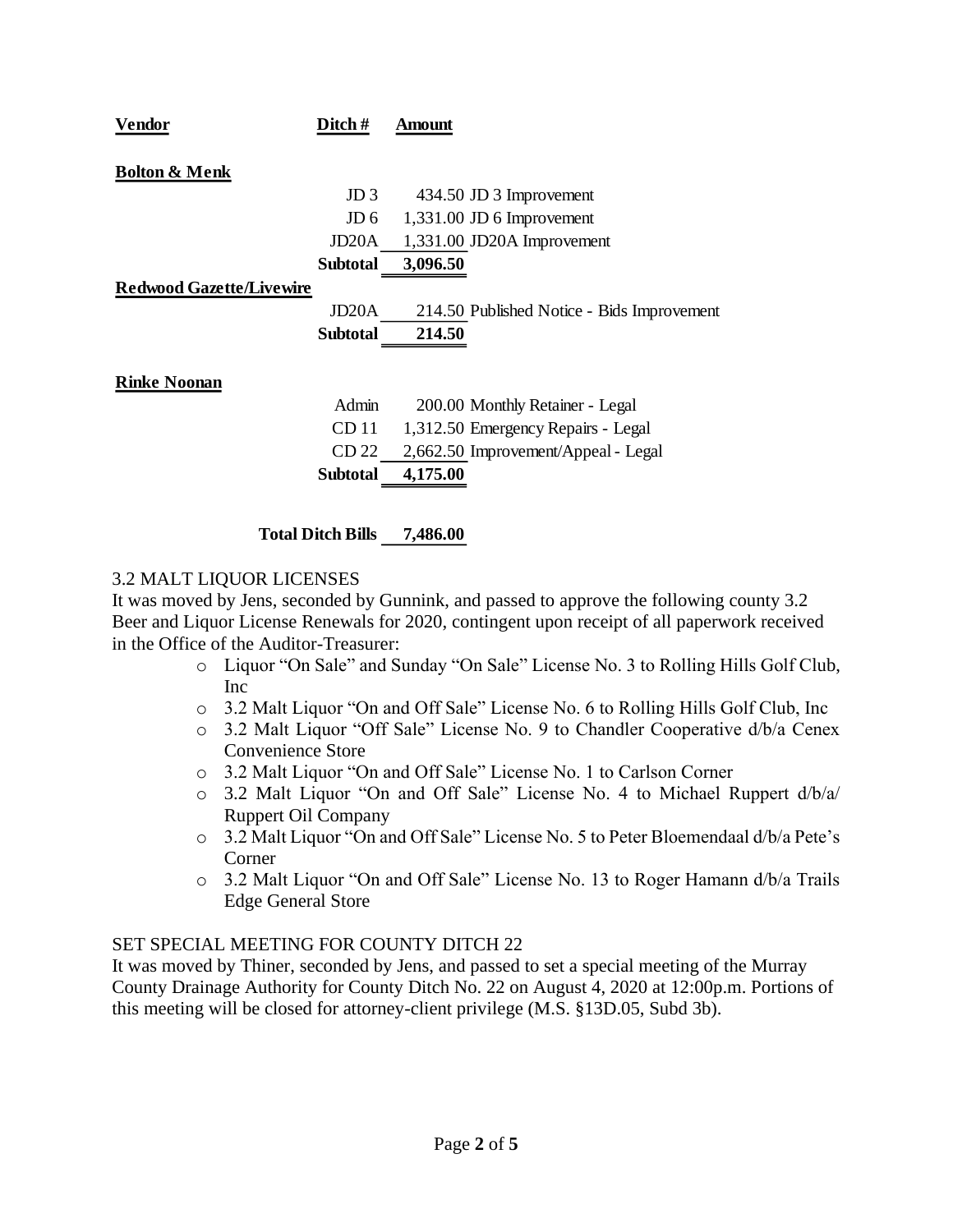# CD 22 – COUNTY FOR SERVICES – APPRAISAL/EXPERT

It was moved by Thiner, seconded by Gunnink, and passed that the Drainage Authority for County Ditch 22 contract with Ron Ringquist for appraisal/expert witness services in the appeal of the March 19, 2019 dismissal of the County Ditch 22 Improvement.

### SEASONAL WAGE SCALE

It was moved by Jens, seconded by Gunnink and passed to approve the 2020 Seasonal Employee Wage Scale as presented and kept in the Human Resources Office.

#### JOB DESCRIPTION AND RECRUITMENT FOR ASSESSOR INTERN

It was moved by Jens, seconded by Gunnink, and passed to approve the Assessor Intern job description.

It was moved by Jens, seconded by Thiner, and passed to begin the recruitment process for a seasonal Assessor Intern to work up to 500 hours.

#### RETIREMENT

It was moved by Gunnink, seconded by Jens and passed to accept the retirement of James Reinert, Network Administrator/Veterans Service Officer, effective June 30, 2020 and to express appreciation for Reinert's service to the County.

#### DITCH INSPECTION REPORT

A motion was made by Gunnink, seconded by Jens and carried that the Commissioners in conjunction with the appointed ditch inspector in and for the County of Murray, have examined and inspected that portion of the foregoing described County and Judicial Ditches, lying within the County of Murray, for the purpose of determining what repairs are necessary and ordered said repairs to be made, by this report given thereon at a Murray County Board of Commissioner's meeting, held in the Commissioners Room of the Murray County Government Center, Slayton, Minnesota

- Petition 2020-001 (JD15, Lowville Twp. Sec.36, District 2–Gunnink)
- Petition 2020-002 (JD28, Holly Twp. Sec.5, District 1 Jens)
- Petition 2020-003 (CD11, Leeds Twp. Sec. 11, District 2–Gunnink)

# PAY EQUITY REPORT: MURRAY COUNTY MEDICAL CENTER

It was moved by Jens, seconded by Gunnink, and passed to approve and authorize submission of Murray County Medical Center's 2020 Pay Equity Report.

# AMBULANCE CONTRACT

It was moved by Thiner, seconded by Jens, and passed to send 2020 Ambulance Service Agreements to Townships and Cities in the Murray County Ambulance Primary Service Area, further moving to approve 2020 Ambulance Agreement rates as follows:

- Townships: \$35.00 per section included in the Murray County Ambulance Primary Service Area.
- Cities: \$10.00 per capita based on most current Household Estimates from the Minnesota State Demographer.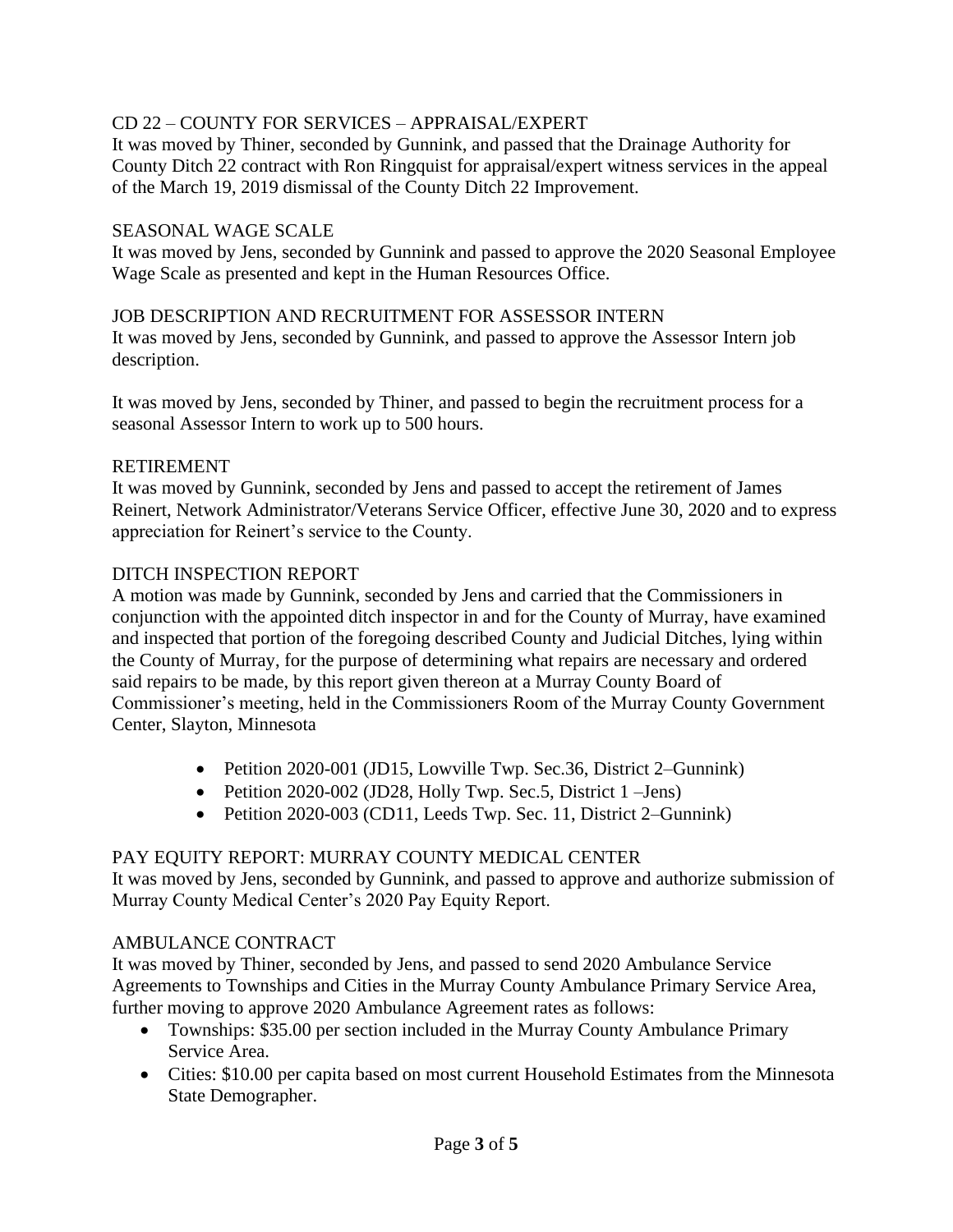# CASEY JONES STATE TRAIL

Commissioner Thiner presented the following resolution and moved for its adoption:

# Resolution 2020-03-17-01

# A RESOLUTION SUPPORTING THE INCLUSION OF THE INVESTMENT IN THE CASEY JONES STATE TRAIL IN THE 2020 OMNIBUS BILL

WHEREAS, the Casey Jones State Trail was the first ever authorized State Trail in the State of Minnesota; and

WHEREAS, our trail system is used for health and wellness at a time when Minnesotans are ever more health conscious: and

WHEREAS, our trail system is used by outdoor enthusiasts of all stripes from hunters, to bird watchers, to horseback riders, hikers and snowmobilers: and

WHEREAS, the Casey Jones State Trail is an economic engine for our region and our state, drawing in tourist, shoppers and other economic drivers critical for rural job creation; and

WHEREAS, the Casey Jones State Trail has been towards the top of the list for years now to receive a state investment in completing this important project.

NOW, THEREFORE, BE IT RESOLVED that Murray County strongly supports the inclusion of the investment in the Casey Jones State Trail in the Omnibus Bill, thanks to our legislators for the strong support, and encourages legislators from around the state to support this important statewide asset.

The foregoing resolution was duly seconded by Commissioner Jens, and thereupon being put to a vote, all members of the Board voted for its adoption.

# COMMITTEE REPORTS

James Jens: 2/24 Hospital Finance and Western Mental Health, 2/25 County Board Meeting, 2/26 Hospital Board Meeting

Lori Gunnink: 2/25 County Board Meeting, 3/3 County Board Meeting, 3/5 RCRCA Area II and "Meet Your Public Servant"

Dennis Welgraven: 2/24 Chandler Fire Department and surrounding townships, 2/25 County Board Meeting and AMC Conference, 2/26 and 2/27 AMC Conference, 3/3 County Board Meeting, 3/4 RTTC meeting, 3/5 Canvassing Board and "Meet Your Public Servant"

David Thiner: 2/25 County Board Meeting and AMC Conference, 2/26 and 2/27 AMC Conference, 3/3 County Board Meeting, 3/5 Canvassing Board

It was moved by Thiner, seconded by Jens, and passed to approve the committee reports for February 23 through March 7, 2020